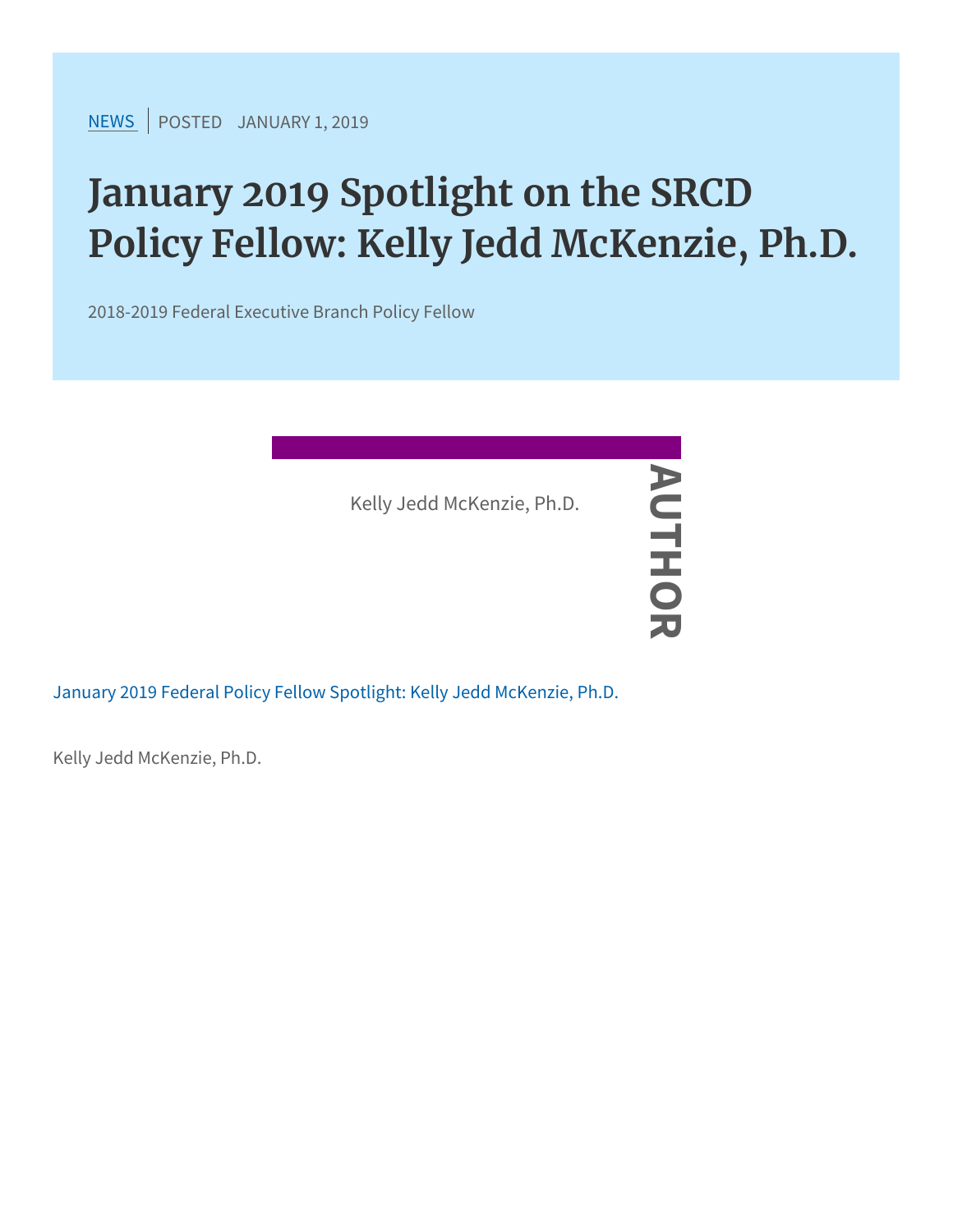I am now in my second year as an SRCD fellow in the Office of the Assistant Secretary for Planning and Evaluation (ASPE) in the U.S. Department of Health and Human Services (HHS). The past year has brought many new opportunities and interesting challenges: I continued to lead an interagency working group on child trauma, working with partners to share information across agencies and identify areas for collaboration; I filled in for our Early Childhood Team Lead during a maternity leave, immersing myself in child care policy and coordinating regular meetings with the Office of Child Care; and I contributed to my office by joining our dissemination team, working to develop new strategies to make our work accessible and relevant. However, one of the most fulfilling aspects of my fellowship, and the project I am most proud of, has been developing and managing a new research contract.

Around this time last year I was given the opportunity to write a statement of work for a new project. Drawing from my experience working with federal partners from other agencies, I knew I wanted to focus the project on advancing the conversation around trauma-informed care. Trauma-informed care is becoming increasingly prevalent and was highlighted in recent legislation, including the opioid bill (SUPPORT for Patients and Communities Act) and the Family First Prevention Services Act. However, while there is plenty of anecdotal data suggesting that trauma-informed approaches help service providers deliver effective care for children and families, the state of the evidence behind such approaches is still in its infancy. Additionally, many communities are implementing exciting new trauma-informed initiatives, but these efforts often occur in silos, which can prevent stakeholders from learning from – and building off of – each other's work. The project I developed, Trauma-Informed Approaches: Connecting Research, Policy, and Practice to Build Resilience in Children and Families, seeks to advance our understanding of community level trauma-informed approaches and to share examples of promising models.

Writing a statement of work for a new contract that would go out to bidders was an entirely new experience for me and I learned a lot about the federal procurement process along the way. I took a contracting officer's representative course to learn about managing federal contracts and received significant mentorship from my ASPE colleagues, some of whom are former SRCD fellows themselves. We reviewed proposals from bidders and eventually awarded the contract to James Bell Associates. I've enjoyed the process of managing the contract and working with our contractor to shape the project into something that will be a meaningful addition to the field.

One really exciting aspect of this project has been the amount of interest from other offices and agencies. In addition to sharing with colleagues across the federal government, I had the opportunity to brief the Surgeon General, Dr. Jerome Adams, on the project. Dr. Adams has significant interest in trauma and